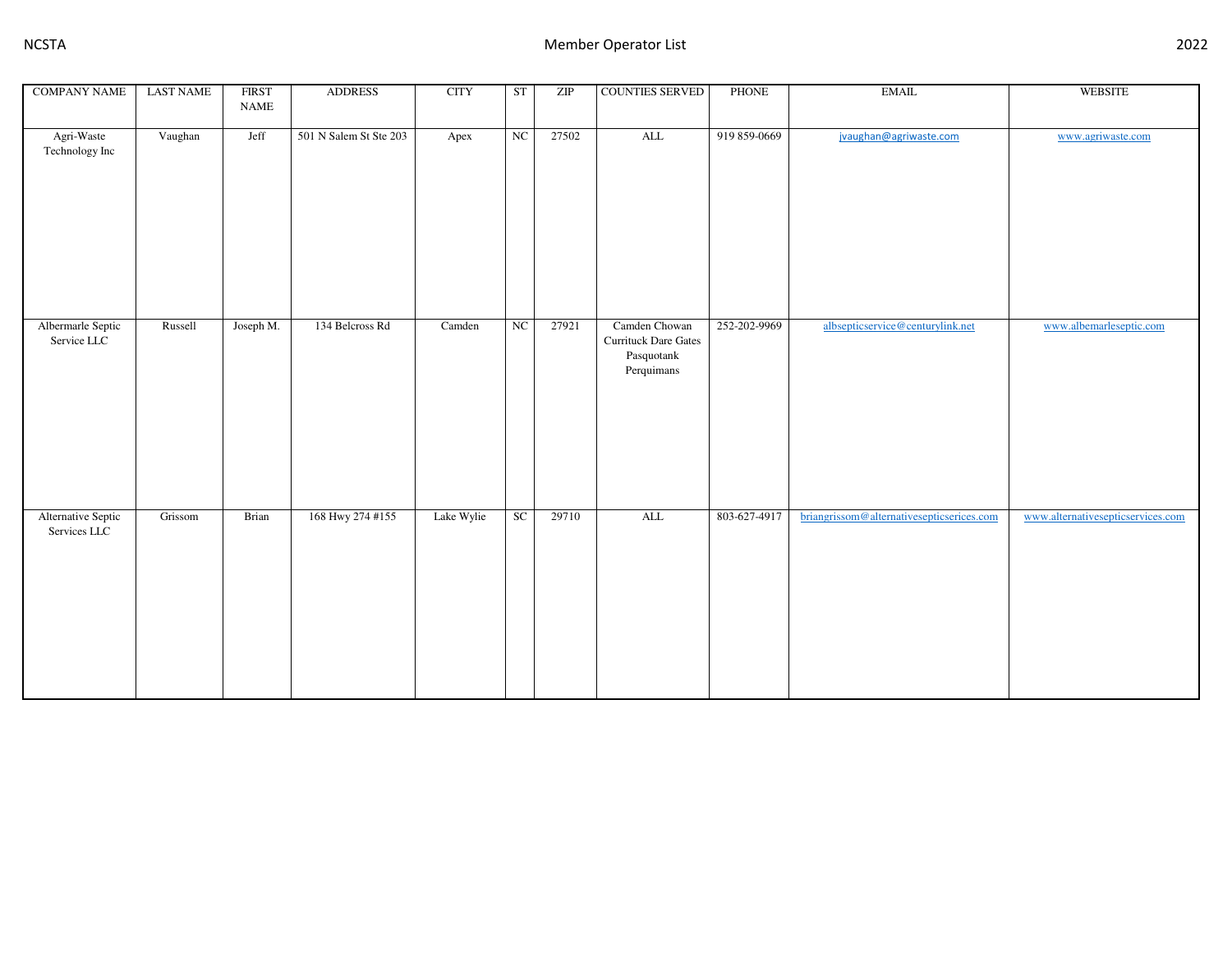| <b>COMPANY NAME</b>                      | <b>LAST NAME</b> | <b>FIRST</b>                 | <b>ADDRESS</b>        | <b>CITY</b>  | ST          | ZIP   | COUNTIES SERVED                       | PHONE        | EMAIL               | <b>WEBSITE</b>              |
|------------------------------------------|------------------|------------------------------|-----------------------|--------------|-------------|-------|---------------------------------------|--------------|---------------------|-----------------------------|
|                                          |                  | $\ensuremath{\mathsf{NAME}}$ |                       |              |             |       |                                       |              |                     |                             |
| <b>Applied Resource</b><br>Management PC | Giese            | Walter                       | PO Box 882            | Hampstead    | NC          | 28443 | All                                   | 910-279-2919 | karen@armnc.com     | www.appliedresourcemgmt.com |
| Aseptic Inspections                      | Drewnoski        | Chris                        | P O Box 4251          | Emerald Isle | $_{\rm NC}$ | 28594 | Carteret Craven                       | 252-342-5231 |                     |                             |
| Aston Soil Works Inc                     | Aston            | Gene                         | 2858 Madison Grove Rd | Greenville   | NC          | 27858 | <b>Beaufort Craven</b><br>Greene Pitt | 252-341-9707 | astonsoil@gmail.com |                             |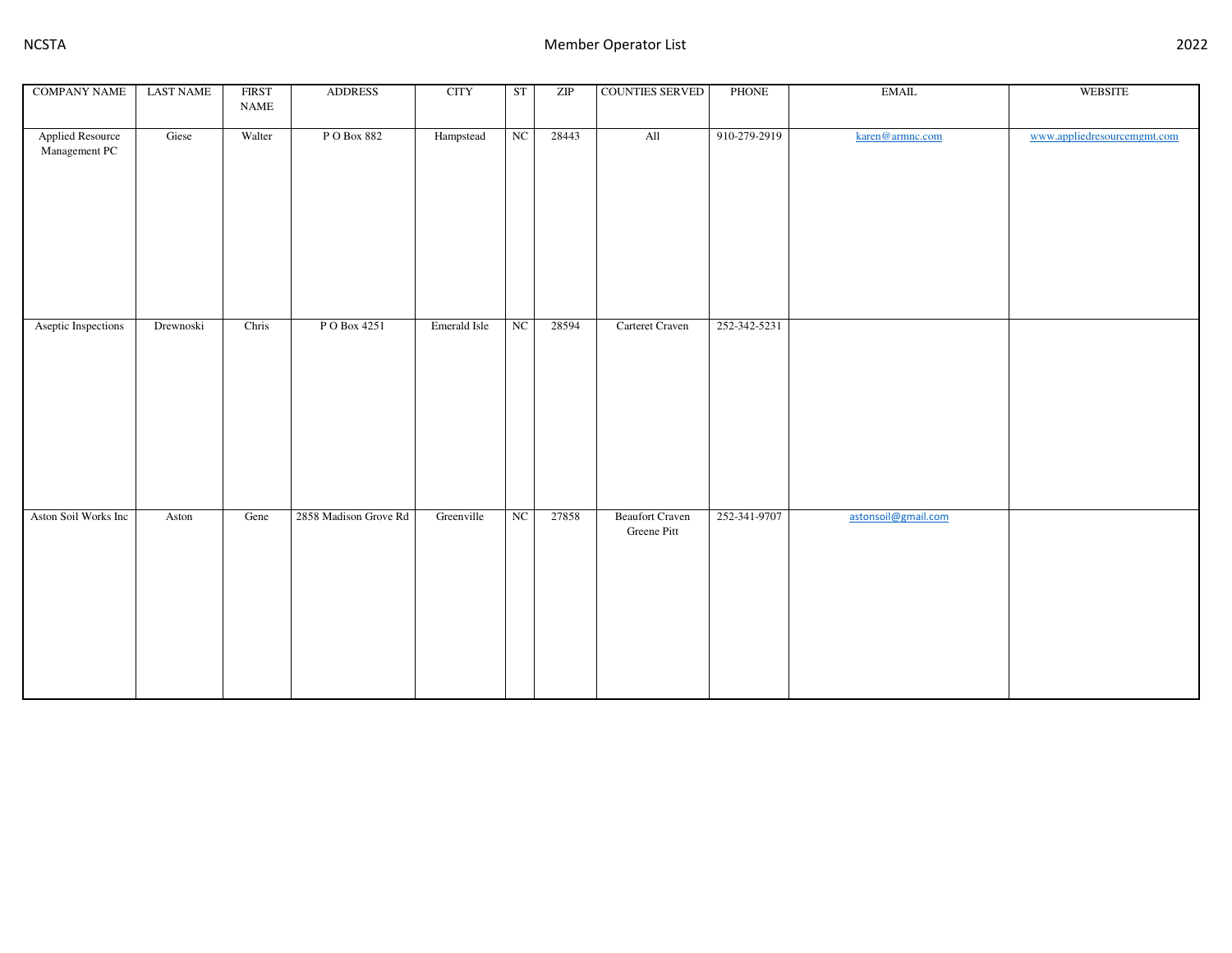| <b>COMPANY NAME</b>                       | <b>LAST NAME</b> | <b>FIRST</b><br>$\ensuremath{\mathsf{NAME}}$ | <b>ADDRESS</b>    | <b>CITY</b> | ST          | ZIP   | <b>COUNTIES SERVED</b>                                                                                                                   | <b>PHONE</b> | <b>EMAIL</b>                 | <b>WEBSITE</b>              |
|-------------------------------------------|------------------|----------------------------------------------|-------------------|-------------|-------------|-------|------------------------------------------------------------------------------------------------------------------------------------------|--------------|------------------------------|-----------------------------|
|                                           |                  |                                              |                   |             |             |       |                                                                                                                                          |              |                              |                             |
| Autry Backhoe Septic                      | Autry            | Steve                                        | 1309 Culp Rd      | Pineville   | NC          | 28134 | Cabarrus Catawba<br>Gaston Lincoln<br>Mecklenburg Union                                                                                  | 704-504-8829 | autryseptic@yahoo.com        | www.autryseptic.com         |
| <b>Bass Services</b>                      | Bass             | Johnny                                       | PO Box 21         | Hertford    | $_{\rm NC}$ | 27944 | <b>Beaufort Bertie</b><br>Camden Chowan<br>Currituck Dare Gates<br>Hertford Hyde Martin<br>Pasquotank<br>Perquimans Tyrell<br>Washington | 252-426-1897 | laura@assportabletoilets.com | www.bassprotabletoilets.com |
| Bennie A Moore Septic<br>Tank Service Inc | Ayers            | Russ                                         | 1150 Eli Bowen Rd | Williamston | NC          | 27892 | $\overline{\mathrm{ALL}}$                                                                                                                | 252-799-7461 | bmoore4294@aol.com           |                             |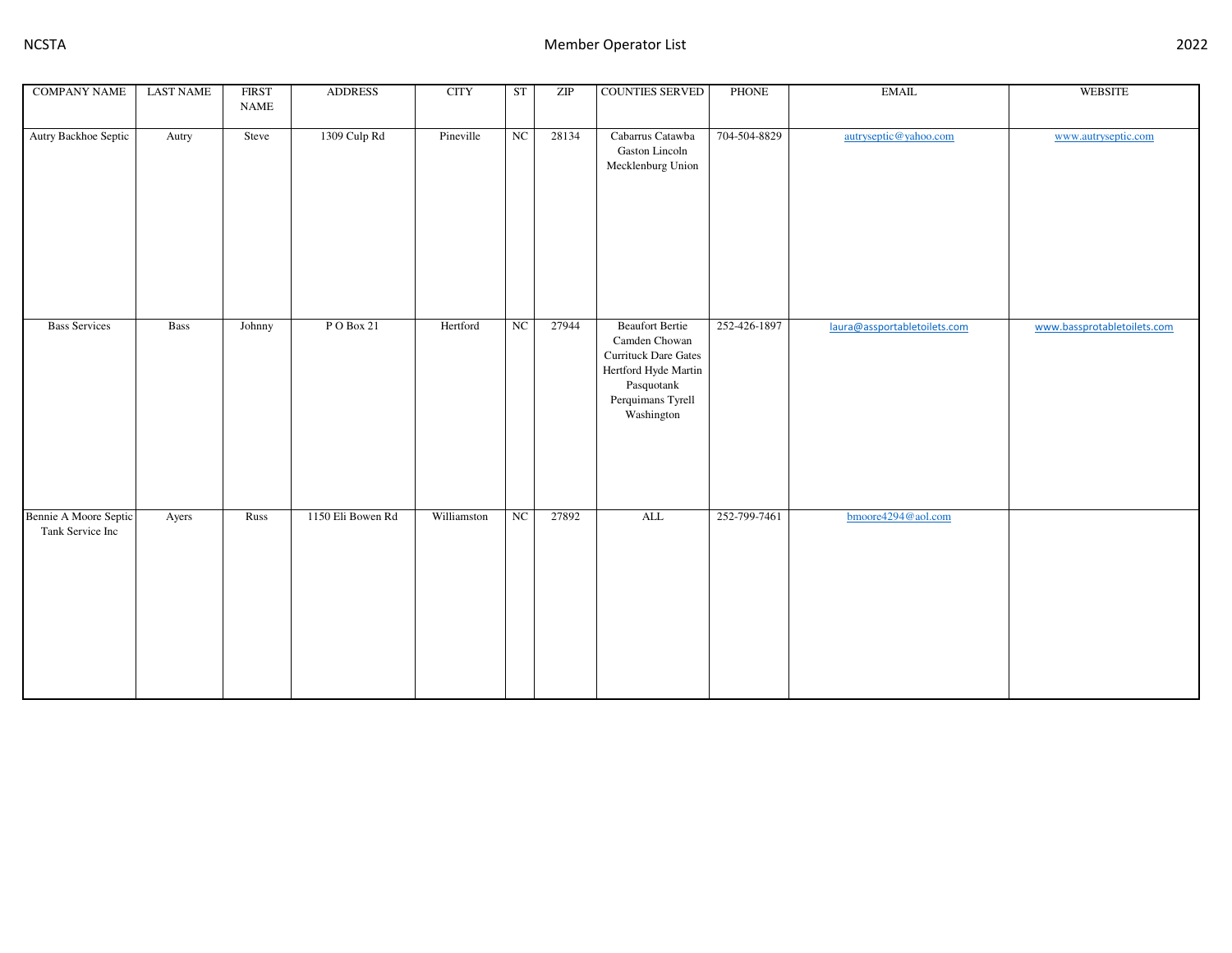| <b>COMPANY NAME</b>                      | <b>LAST NAME</b> | <b>FIRST</b><br><b>NAME</b> | <b>ADDRESS</b>  | <b>CITY</b> | <b>ST</b>   | ZIP   | <b>COUNTIES SERVED</b>                                                                                                                                                                            | <b>PHONE</b> | <b>EMAIL</b>                     | <b>WEBSITE</b>                          |
|------------------------------------------|------------------|-----------------------------|-----------------|-------------|-------------|-------|---------------------------------------------------------------------------------------------------------------------------------------------------------------------------------------------------|--------------|----------------------------------|-----------------------------------------|
| <b>Billingsley Septic Tank</b><br>Co     | Williams         | Brenda                      | 149 Penn Rd     | Reidsville  | NC          | 27320 | Alamance Caswell<br>Guilford Rockingham<br>Stokes                                                                                                                                                 | 336-342-0608 | billingsleysepti@triad.twcbc.com | www/billingsleyseptic.com               |
| <b>Blackwater Solutions</b>              | Flora            | Jamie                       | 101 Shamrock Ct | Rocky Mount | $_{\rm NC}$ | 27804 | Edgecombe Franklin<br>Halifax Johnston Nash<br>Northhampton Pitt<br>Vance Wake Warren<br>Wilson                                                                                                   | 252-314-8677 | jflo321@suddenlink.net           | www.muckx.com                           |
| Boswell & Son Septic<br>Tank Service Inc | Boswell          | Blake                       | P O Box 236     | Sharpsburg  | NC          | 27878 | <b>Beaufort Bertie</b><br>Carteret Dare<br>Edgecombe Franklin<br>Greene Halifax<br>Johnston Nash<br>Northhampton Onslow<br>Pitt Sampson Tyrell<br>Vance Wake Warren<br>Washington Wayne<br>Wilson | 252-977-9384 | boswellsoninc@gmail.com          | ww.boswellandsonseptictankserviceinc.co |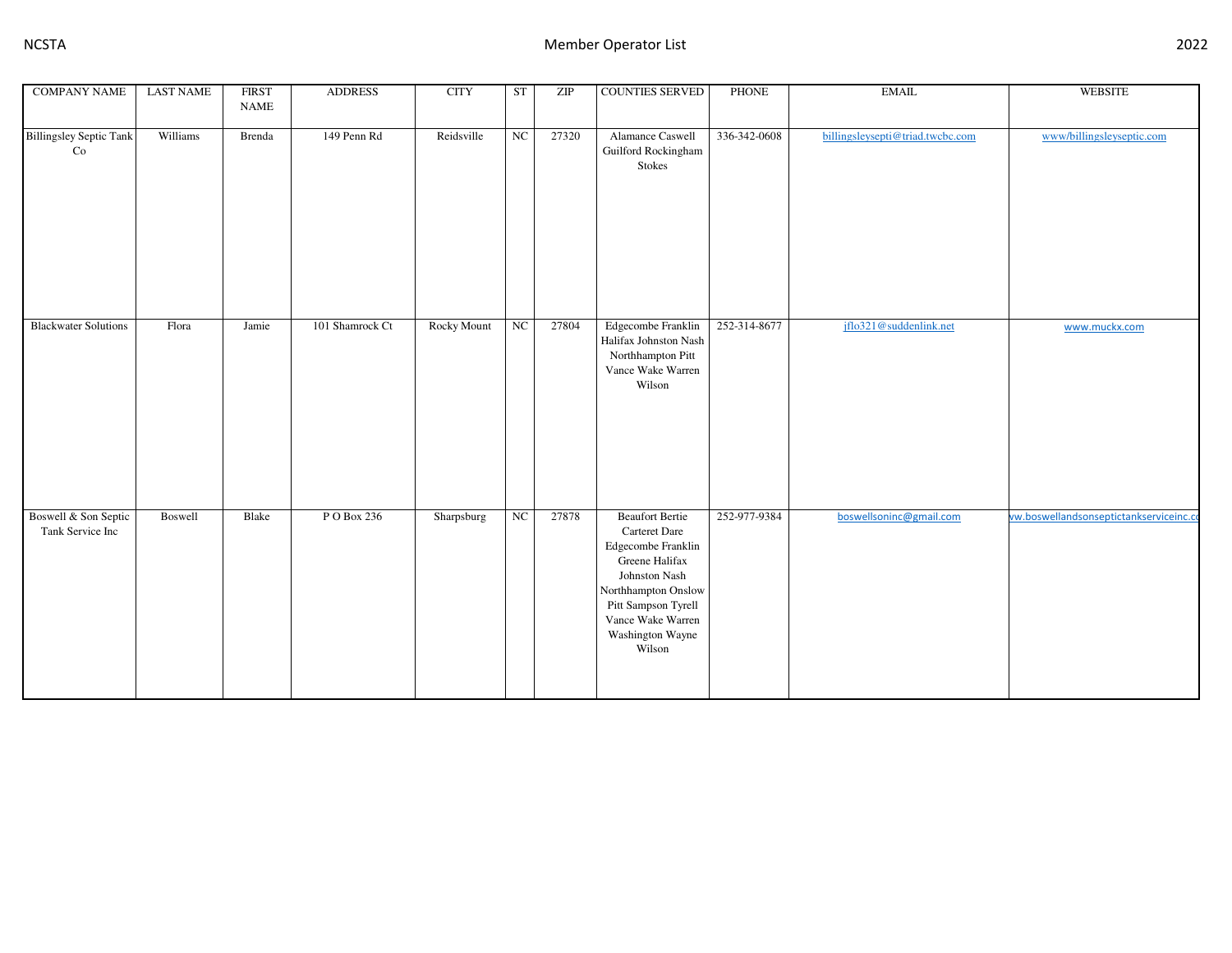| <b>COMPANY NAME</b>                             | <b>LAST NAME</b> | <b>FIRST</b><br>$\ensuremath{\mathsf{NAME}}$ | <b>ADDRESS</b> | <b>CITY</b> | ST          | ZIP   | <b>COUNTIES SERVED</b>                                   | <b>PHONE</b> | <b>EMAIL</b>              | <b>WEBSITE</b>            |
|-------------------------------------------------|------------------|----------------------------------------------|----------------|-------------|-------------|-------|----------------------------------------------------------|--------------|---------------------------|---------------------------|
|                                                 |                  |                                              |                |             |             |       |                                                          |              |                           |                           |
| Bryant & Lassiter<br>Septic Tank Service<br>Inc | Wrenn            | Holly                                        | PO Box 157     | Potecasi    | NC          | 27867 | <b>Bertie Gates Halifax</b><br>Hertford Northampton      | 252-587-4321 | blseptic@centurylink.net  | www.bryantandlassiter.com |
| C Wayne Orbison &<br>Sons Inc                   | Wallace          | Teresa                                       | 887 Mazeppa Rd | Mooresville | $_{\rm NC}$ | 28115 | Cabarrus Catawba<br>Iredell Lincoln<br>Mecklenburg Rowan | 704-663-4745 | orbisoncon@windstream.net | www.cwayneorbisoninc.com  |
| Coastal Septic Co                               | Tillett          | Doug                                         | PO Box 68      | Nags Head   | NC          | 27959 | Currituck Date Hyde                                      | 252-255-2900 | gaytillett@hotmail.com    |                           |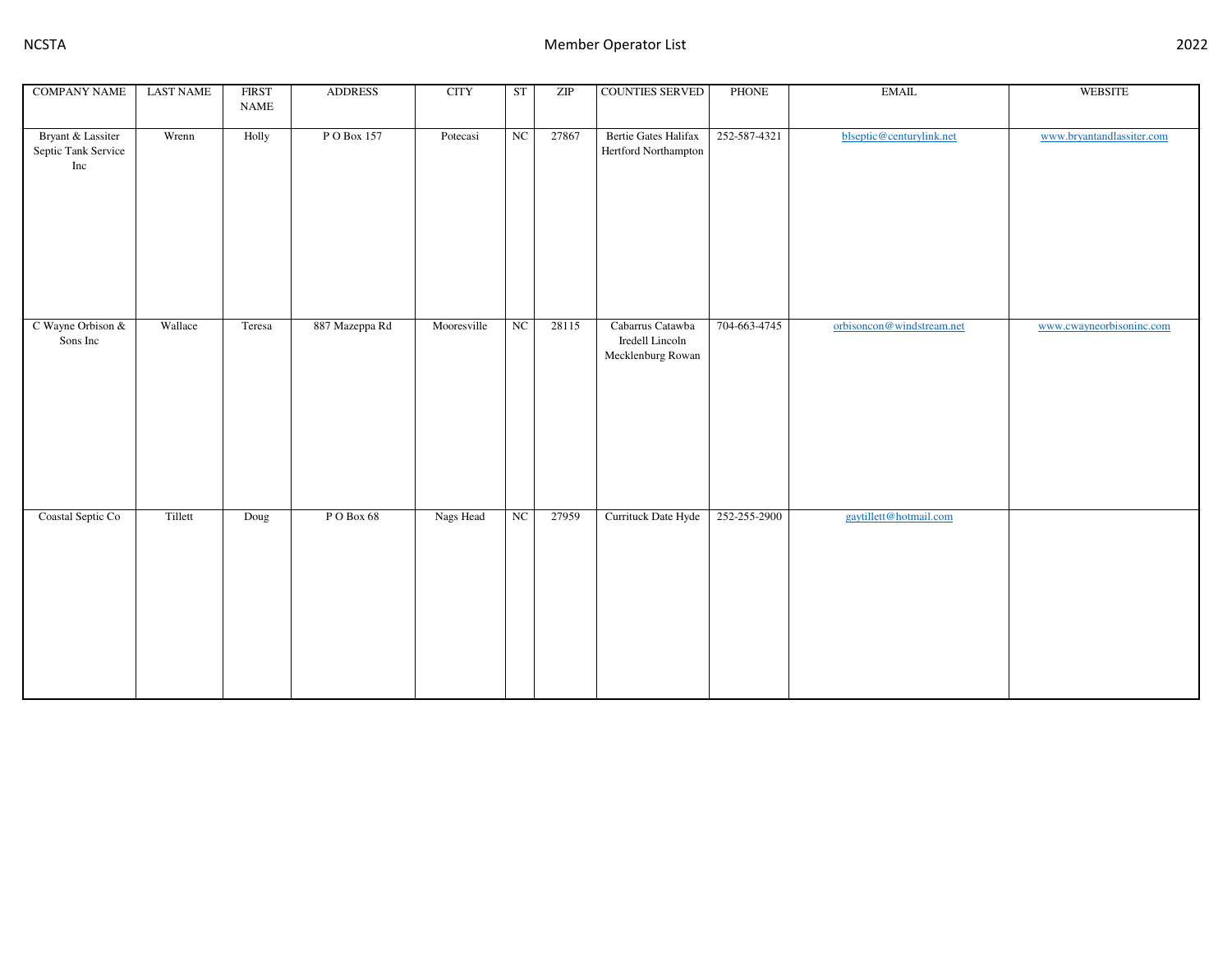| <b>COMPANY NAME</b>                 | <b>LAST NAME</b> | <b>FIRST</b><br><b>NAME</b> | <b>ADDRESS</b>              | <b>CITY</b> | ST          | ZIP   | COUNTIES SERVED                                                                                                              | PHONE        | <b>EMAIL</b>             | WEBSITE                |
|-------------------------------------|------------------|-----------------------------|-----------------------------|-------------|-------------|-------|------------------------------------------------------------------------------------------------------------------------------|--------------|--------------------------|------------------------|
| Commercial Services<br>of Stanfield | Wetter           | Jerry                       | 6521 Mount Pleasant Rd<br>S | Concord     | $_{\rm NC}$ | 28025 | Anson Cabarrus<br>Catawba Cleveland<br>Davisoon Gaston<br>Iredell Lincoln<br>Mecklenburg<br>Montgomery Rowan<br>Stanly Union | 704-791-4669 | jerrywetter@icloud.com   |                        |
| David Brantley & Sons               | <b>Brantley</b>  | Cory                        | 37 Pine Ridge Rd            | Zebulon     | $_{\rm NC}$ | 27597 | Alamance Chatham<br>Durham Franklin<br>Granville Halifax<br>Harnett Johnston Nash<br>Orange Person Pitt<br>Vance Wake Warren | 252-478-3721 | brantleyoffice@gmail.com | www.brantleyseptic.com |
| Distracted Ventures<br>Inc. - DVI   | Wallwork         | David                       | 18528 NC 410 Hwy            | Bladenboro  | $_{\rm NC}$ | 28320 | All                                                                                                                          | 910-734-7400 | dwwallwork@aol.com       |                        |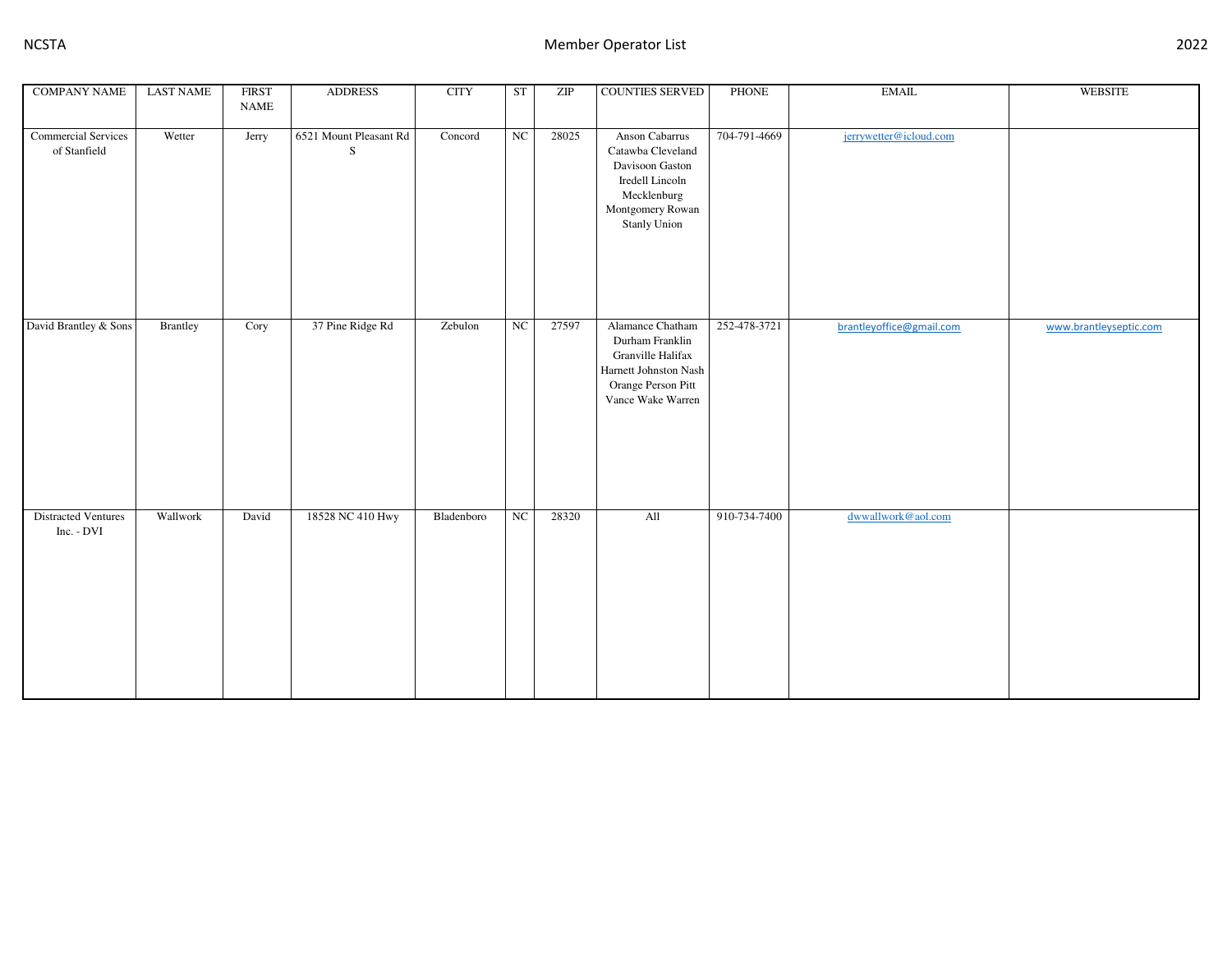| <b>COMPANY NAME</b>                  | <b>LAST NAME</b> | <b>FIRST</b>                 | <b>ADDRESS</b>              | <b>CITY</b>  | ST | ZIP   | <b>COUNTIES SERVED</b>                                               | <b>PHONE</b> | <b>EMAIL</b>              | <b>WEBSITE</b>        |
|--------------------------------------|------------------|------------------------------|-----------------------------|--------------|----|-------|----------------------------------------------------------------------|--------------|---------------------------|-----------------------|
|                                      |                  | $\ensuremath{\mathsf{NAME}}$ |                             |              |    |       |                                                                      |              |                           |                       |
| Eastern Septic &<br>Inspections LLC  | MacDonald        | Shane                        | 283 Pump Station Rd         | Erwin        | NC | 28339 | <b>Cumberland Harnett</b><br>Hoke Johnston Lee<br>Moore Sampson Wake | 910-580-1500 | easternseptic@gmail.com   | www.easternseptic.com |
| Eco Environmental<br>Management, LLC | Creed            | Darian                       | 2409 Morning Glory<br>Drive | Kernersville | NC | 27284 | ALL                                                                  | 336-699-9190 | lindsaydcreed@gmail.com   |                       |
| Fortin Contract Service              | Fortin           | Daniel                       | P O Box 4188                | Emerald Isle | NC | 28594 | <b>Carteret Onslow</b>                                               | 252-393-8720 | fortin.contract@yahoo.com |                       |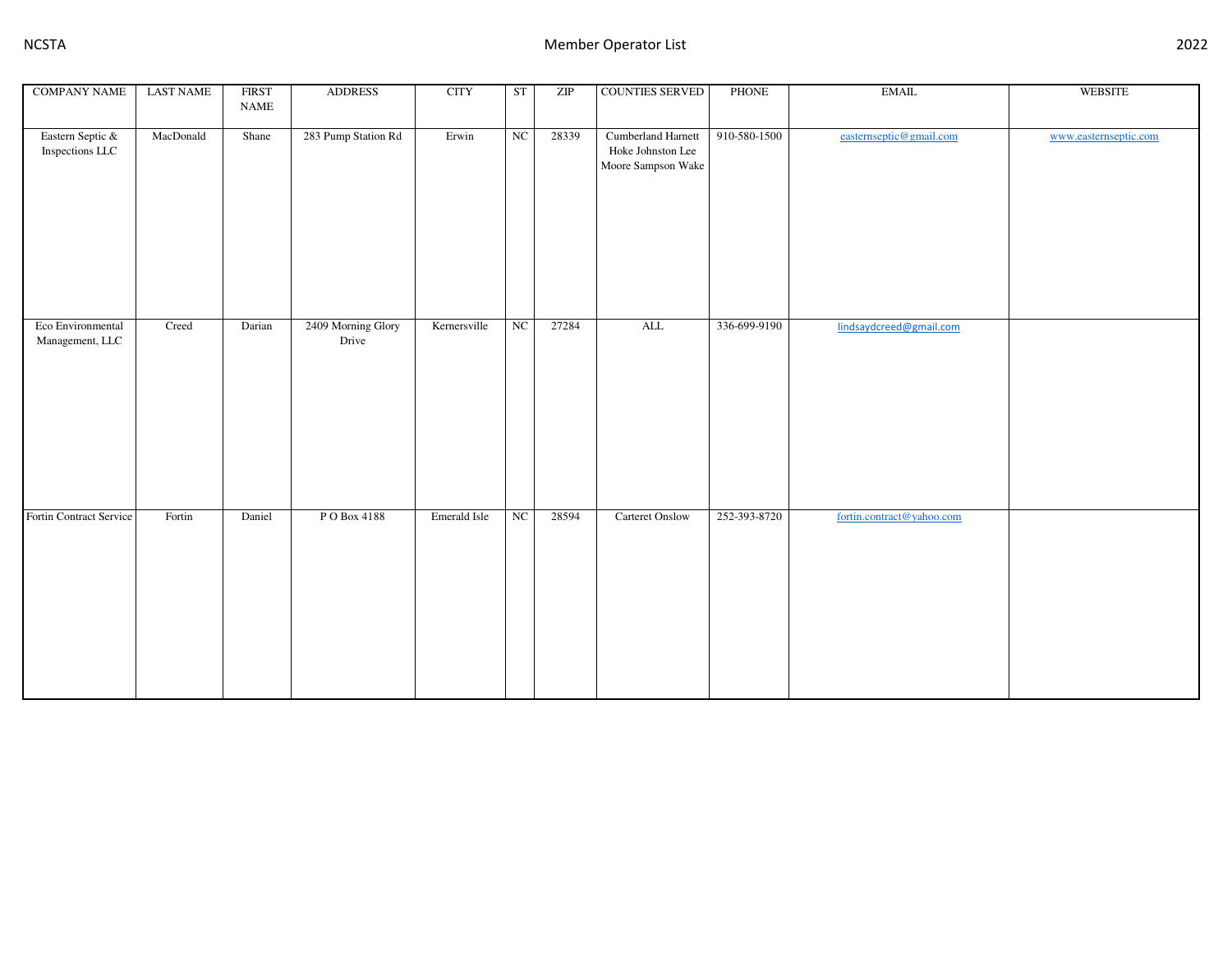| <b>COMPANY NAME</b>                 | <b>LAST NAME</b> | <b>FIRST</b><br>$\ensuremath{\mathsf{NAME}}$ | <b>ADDRESS</b>               | <b>CITY</b>   | ST | ZIP   | <b>COUNTIES SERVED</b>                                                                                          | <b>PHONE</b> | <b>EMAIL</b>                     | <b>WEBSITE</b>                 |
|-------------------------------------|------------------|----------------------------------------------|------------------------------|---------------|----|-------|-----------------------------------------------------------------------------------------------------------------|--------------|----------------------------------|--------------------------------|
| Gann Brothers Septic<br>Tank        | Gann             | Eric                                         | 191 Percy Lane               | Mayodan       | NC | 27027 | Alamance Caswell<br>Davidson Forsyth<br>Guilford Randolph<br>Rockihgham Stokes                                  | 336-548-2971 | gann.brothers@yahoo.com          |                                |
| Greenway Waste<br>Solutions         | Simmons          | Scott                                        | 5600 Lakeview Rd             | Charlotte     | NC | 28269 | Cabarrus, Catawba,<br>Cleveland, Gaston,<br>Iredell,<br>Lincoln, McDowell,<br>Mecklenburg,<br>Rutherford, Union | 704-741-7867 | scott@greenwaywastesolutions.com | www.greenwaywastesolutions.com |
| Hardees Septic Tank<br>Service. Inc | Hardee           | Bill                                         | 1061 White Memorial Ch<br>Rd | Willow Spring | NC | 27592 | Harnett Johnston Wake 919-639-2060                                                                              |              | bill@hardees-septic-tank.com     | www.hardees-septic-tank.com    |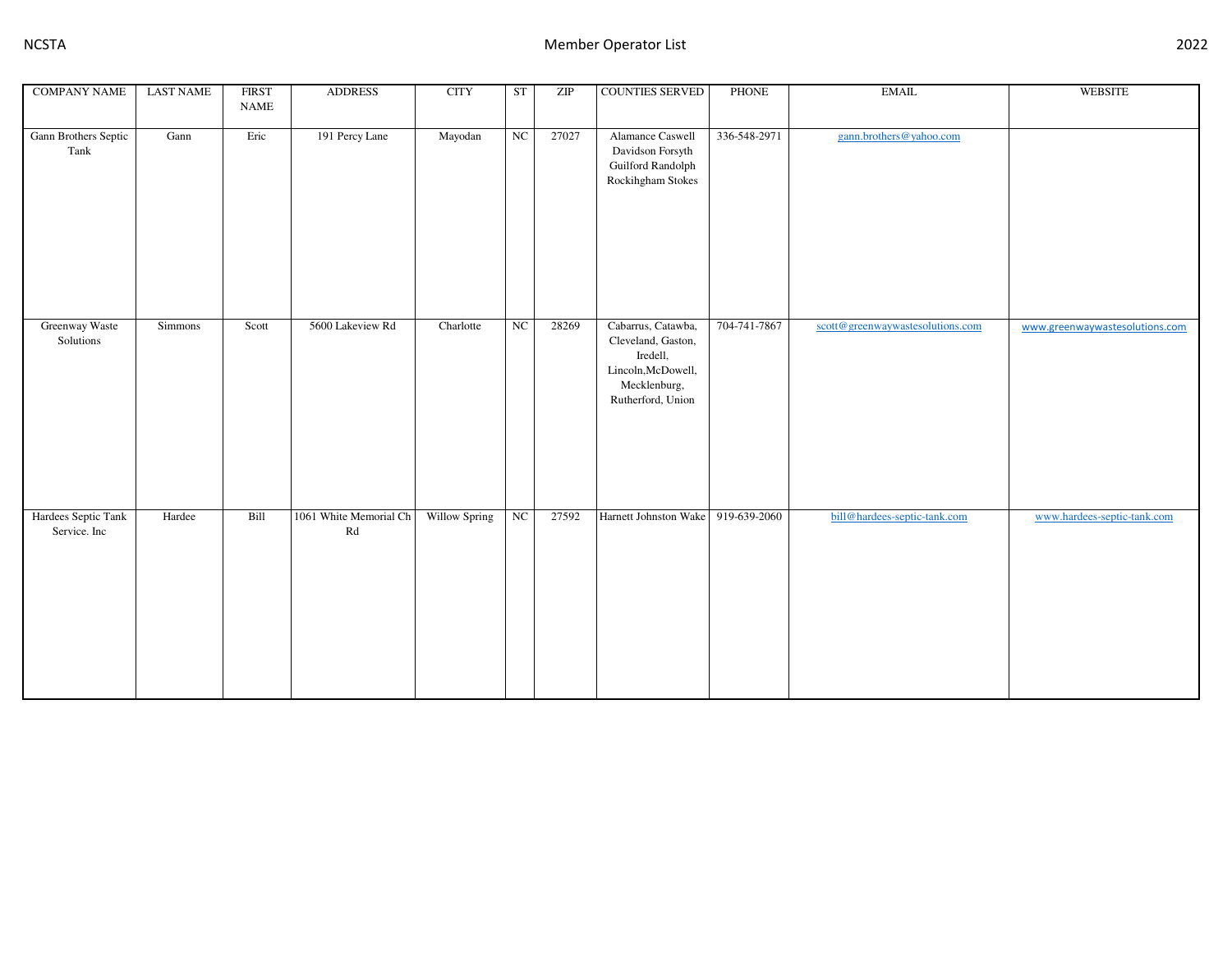| <b>COMPANY NAME</b>            | <b>LAST NAME</b> | <b>FIRST</b>                 | <b>ADDRESS</b>      | <b>CITY</b>    | ST          | ZIP   | <b>COUNTIES SERVED</b>                                                              | <b>PHONE</b> | <b>EMAIL</b>               | <b>WEBSITE</b>                |
|--------------------------------|------------------|------------------------------|---------------------|----------------|-------------|-------|-------------------------------------------------------------------------------------|--------------|----------------------------|-------------------------------|
|                                |                  | $\ensuremath{\mathsf{NAME}}$ |                     |                |             |       |                                                                                     |              |                            |                               |
| Hines Septic LLC               | Hines            | Glenn                        | 3152 Caratoke Hwy   | Currituck      | NC          | 27929 | Camden Chowan<br>Currituck Dare Gates<br>Pasquotank<br>Perquimans                   | 252-232-3941 | hinesseptic252@gmail.com   | www.hinessepticouterbanks.com |
| Hoffman Septic Tank<br>Pumping | Hoffman          | Paul                         | 110 Enterprise Dr   | Elizabeth City | $_{\rm NC}$ | 27909 | Camden Chowan<br>Currituck Hertford<br>Pasquotank<br>Perquimans                     | 252-399-4900 | hstp@roadrunner.com        |                               |
| Hurley Backhoe<br>Services Inc | Hurley           | Steven                       | 433 Hurley Farms Rd | Star           | $_{\rm NC}$ | 27356 | Anson Cabarrus<br>Davidson Montgomery<br>Moore Randolph<br>Richmond Rowan<br>Stanly | 910-571-0698 | hurleybackhoeinc@yahoo.com | www.hurleybackhoe.com         |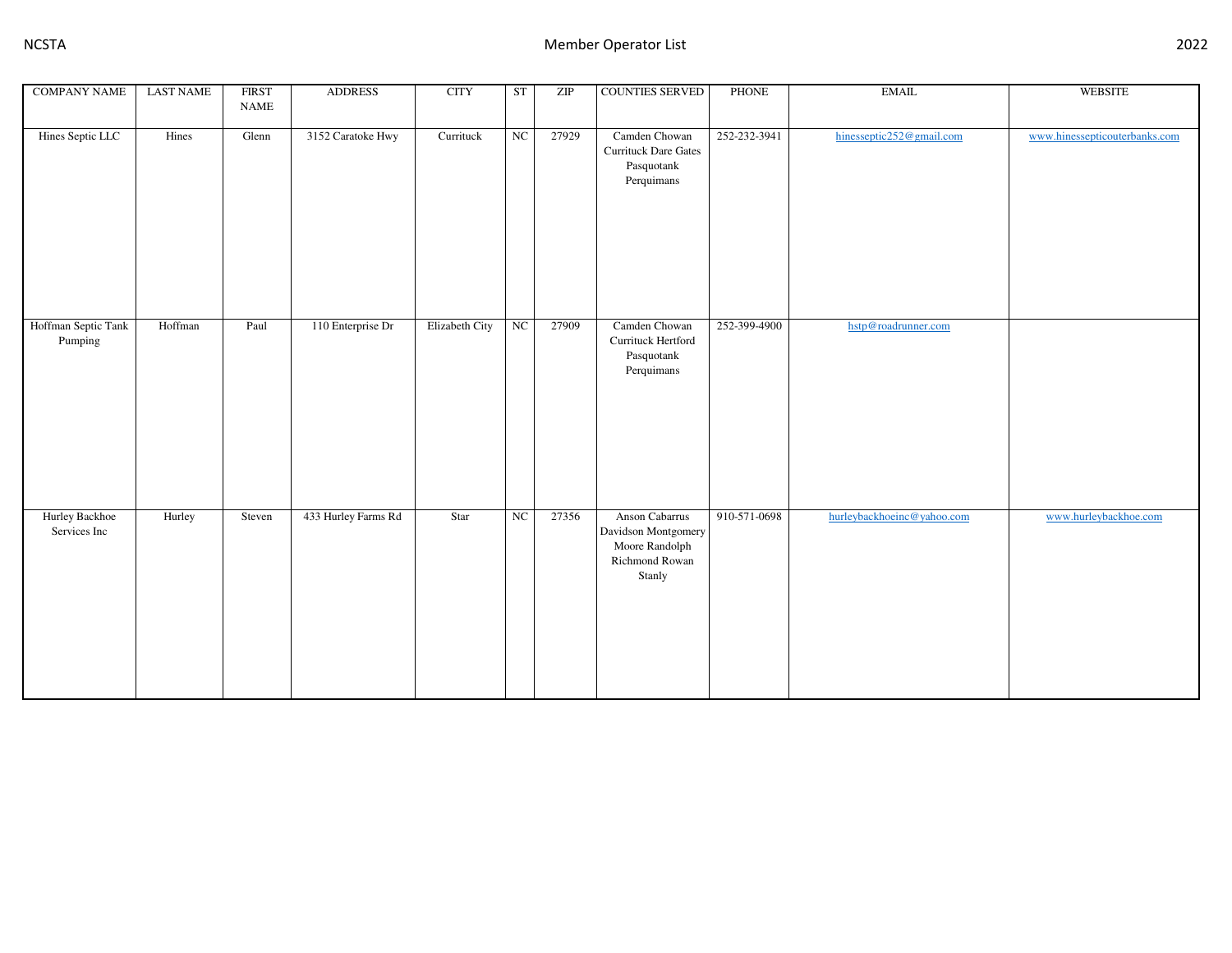| <b>COMPANY NAME</b>                                  | <b>LAST NAME</b> | <b>FIRST</b> | <b>ADDRESS</b> | <b>CITY</b> | ST          | ZIP   | COUNTIES SERVED                                                                                 | <b>PHONE</b> | <b>EMAIL</b>        | WEBSITE                  |
|------------------------------------------------------|------------------|--------------|----------------|-------------|-------------|-------|-------------------------------------------------------------------------------------------------|--------------|---------------------|--------------------------|
|                                                      |                  | <b>NAME</b>  |                |             |             |       |                                                                                                 |              |                     |                          |
|                                                      |                  |              |                |             |             |       |                                                                                                 |              |                     |                          |
| James Septic &<br>Portable Toilet Ser<br>${\rm LLC}$ | James            | Walter       | PO Box 84      | Reidsville  | $_{\rm NC}$ | 27323 | Alamance Caswell<br>Davidson Durham<br>Forsyth Guilford<br>Person Randolph<br>Rockingham Stokes | 336-349-9511 | whjames03@gmail.com |                          |
|                                                      |                  |              |                |             |             |       |                                                                                                 |              |                     |                          |
| Jim Hartman Septic<br>Tank Service Inc               | Hartman          | Jimmy        | 1456 Eller Rd  | Lexington   | $_{\rm NC}$ | 27295 | $\overline{\mathrm{ALL}}$                                                                       | 336-764-2821 |                     |                          |
| Lake Norman Sewer &<br>Septic Service                | Currier          | David        | PO Box 889     | Denver      | $_{\rm NC}$ | 28037 | Alexander Cabarrus<br>Catawba Cleveland<br>Gaston Iredell Lincoln<br>Mecklenburg Stanly         | 704-483-5125 | Iknsas@gmail.com    | www.lakenormanseptic.com |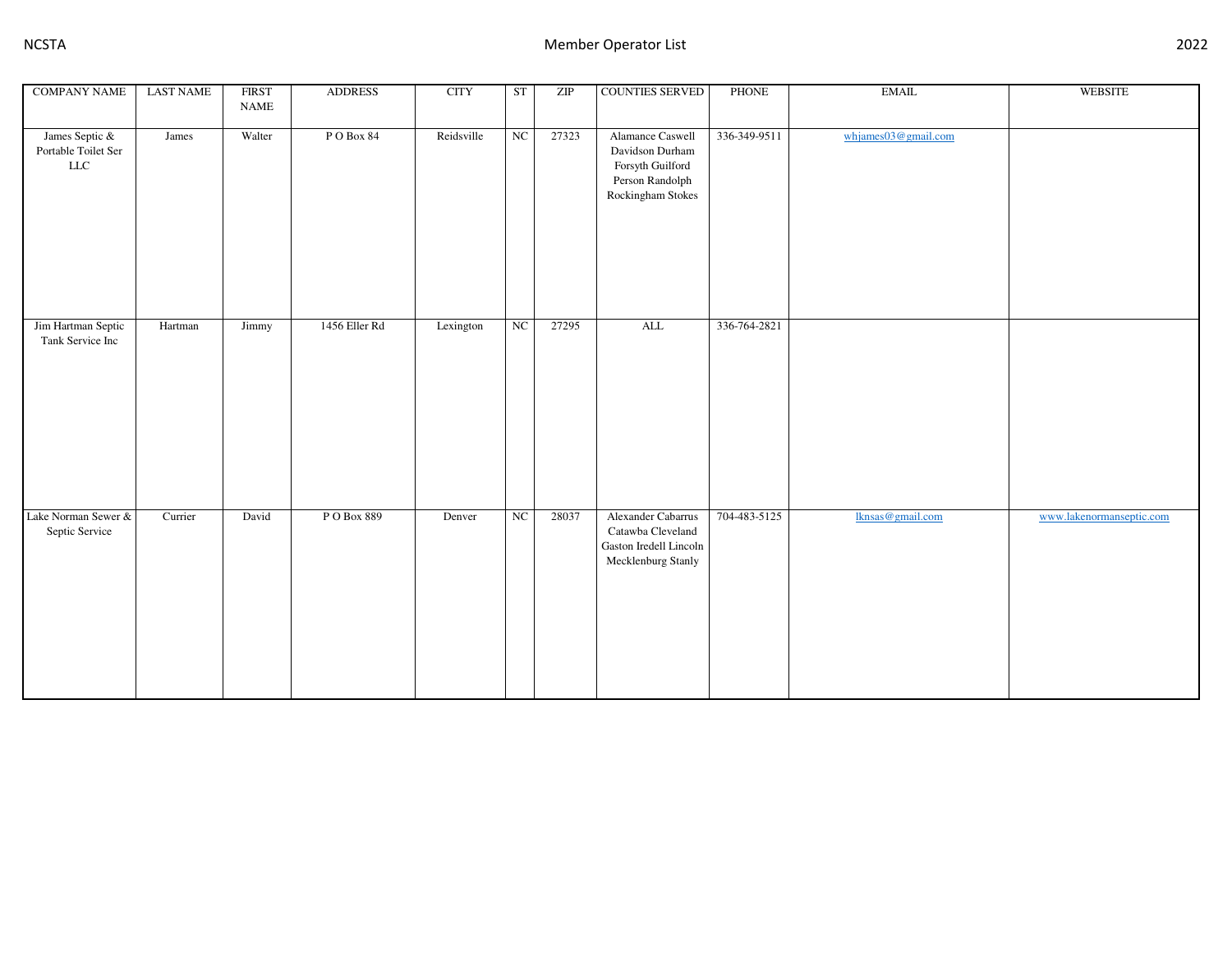| <b>COMPANY NAME</b>  | <b>LAST NAME</b> | <b>FIRST</b> | <b>ADDRESS</b>     | <b>CITY</b> | ST          | ZIP   | COUNTIES SERVED                              | PHONE        | <b>EMAIL</b>                | WEBSITE |
|----------------------|------------------|--------------|--------------------|-------------|-------------|-------|----------------------------------------------|--------------|-----------------------------|---------|
|                      |                  | <b>NAME</b>  |                    |             |             |       |                                              |              |                             |         |
| Leathermans Septic   | Leatherman       | Gary         | 8420 Reepsville Rd | Lincolnton  | $_{\rm NC}$ | 28092 | Alexander Burke                              | 704-462-2194 | gary13964@gmail.com         |         |
| Tank Ser Inc         |                  |              |                    |             |             |       | Caldwell Catawba                             |              |                             |         |
|                      |                  |              |                    |             |             |       | Cleveland Iredell                            |              |                             |         |
|                      |                  |              |                    |             |             |       | Lincoln Mecklenburg                          |              |                             |         |
|                      |                  |              |                    |             |             |       | Rowan                                        |              |                             |         |
|                      |                  |              |                    |             |             |       |                                              |              |                             |         |
|                      |                  |              |                    |             |             |       |                                              |              |                             |         |
|                      |                  |              |                    |             |             |       |                                              |              |                             |         |
|                      |                  |              |                    |             |             |       |                                              |              |                             |         |
|                      |                  |              |                    |             |             |       |                                              |              |                             |         |
|                      |                  |              |                    |             |             |       |                                              |              |                             |         |
| McMahan Septic Tank  | McMahan          | Tammy        | 10 Paddington Dr   | Lexington   | $_{\rm NC}$ | 27295 | Davidson Davie                               | 336-248-6575 | mcmahanseptictank@gmail.com |         |
| Inc                  |                  |              |                    |             |             |       | Forsyth Guilford Iredell                     |              |                             |         |
|                      |                  |              |                    |             |             |       | Randolph Rowan                               |              |                             |         |
|                      |                  |              |                    |             |             |       | Stokes Yadkin                                |              |                             |         |
|                      |                  |              |                    |             |             |       |                                              |              |                             |         |
|                      |                  |              |                    |             |             |       |                                              |              |                             |         |
|                      |                  |              |                    |             |             |       |                                              |              |                             |         |
|                      |                  |              |                    |             |             |       |                                              |              |                             |         |
|                      |                  |              |                    |             |             |       |                                              |              |                             |         |
|                      |                  |              |                    |             |             |       |                                              |              |                             |         |
|                      |                  |              |                    |             |             |       |                                              |              |                             |         |
| Moores Environmental | Moore            | $\rm JC$     | 1227 Troutman Dr   | Statesville | $_{\rm NC}$ | 28625 | Alexander Cabarrus                           | 704-873-2171 | jmooreenviro@gmail.com      |         |
| Service              |                  |              |                    |             |             |       | Catawba David Iredell<br>Lincoln Mecklenburg |              |                             |         |
|                      |                  |              |                    |             |             |       | Towan Wilkes Yadkin                          |              |                             |         |
|                      |                  |              |                    |             |             |       |                                              |              |                             |         |
|                      |                  |              |                    |             |             |       |                                              |              |                             |         |
|                      |                  |              |                    |             |             |       |                                              |              |                             |         |
|                      |                  |              |                    |             |             |       |                                              |              |                             |         |
|                      |                  |              |                    |             |             |       |                                              |              |                             |         |
|                      |                  |              |                    |             |             |       |                                              |              |                             |         |
|                      |                  |              |                    |             |             |       |                                              |              |                             |         |
|                      |                  |              |                    |             |             |       |                                              |              |                             |         |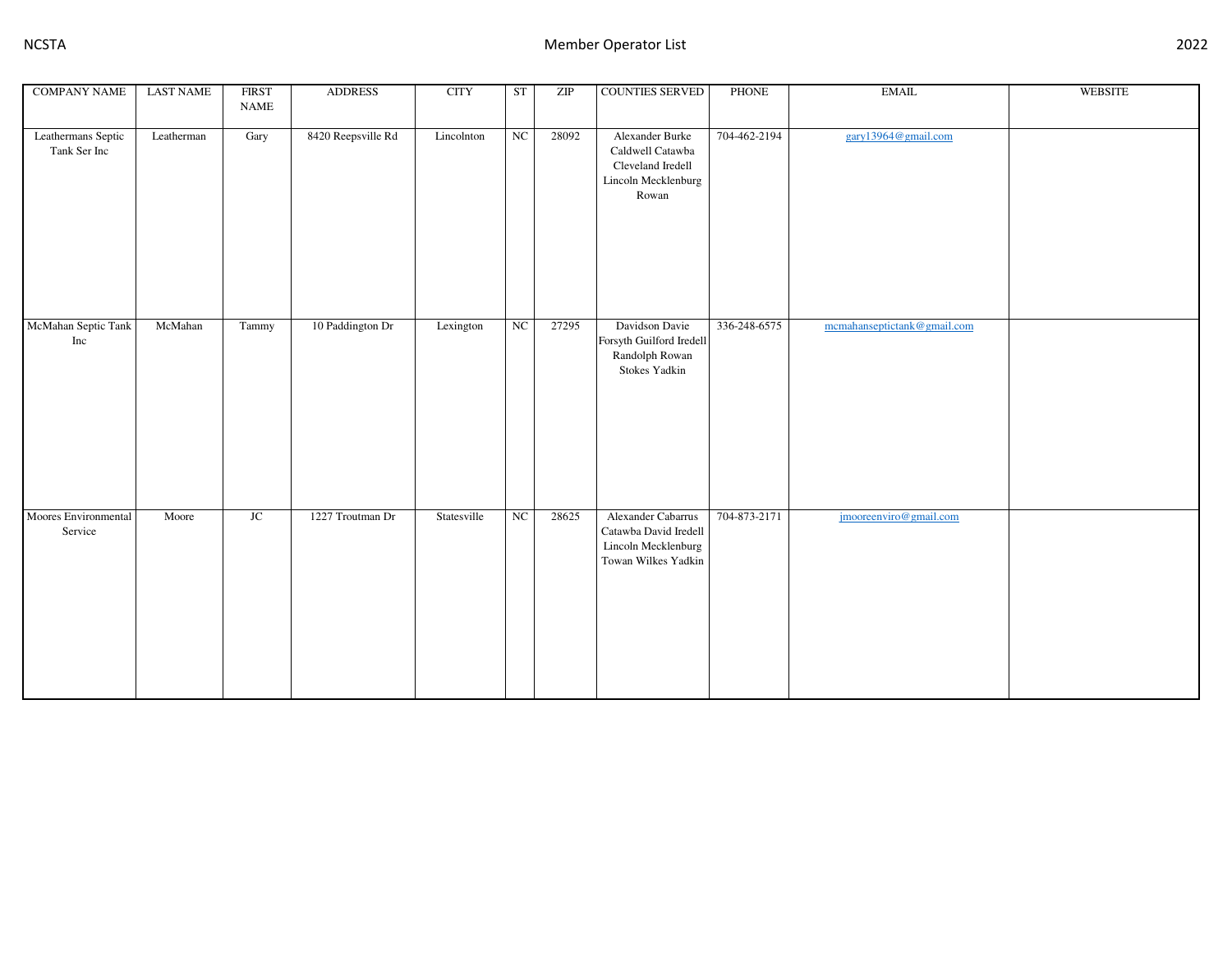| <b>COMPANY NAME</b>          | <b>LAST NAME</b> | <b>FIRST</b>                 | <b>ADDRESS</b>     | <b>CITY</b>  | ST          | ZIP   | <b>COUNTIES SERVED</b>                                                                                                                                                                                 | <b>PHONE</b> | <b>EMAIL</b>           | <b>WEBSITE</b>          |
|------------------------------|------------------|------------------------------|--------------------|--------------|-------------|-------|--------------------------------------------------------------------------------------------------------------------------------------------------------------------------------------------------------|--------------|------------------------|-------------------------|
|                              |                  | $\ensuremath{\mathsf{NAME}}$ |                    |              |             |       |                                                                                                                                                                                                        |              |                        |                         |
| Myers Septic Tank            | Bean             | Garrett                      | 1882 Briggs Rd     | Salisbury    | NC          | 28147 | Cabarrus Iredell<br>Rowan                                                                                                                                                                              | 704-633-3962 | info@myerssepticnc.com | www.myersseptictank.com |
| <b>NCDOT</b> Ferry Division  | Neeland          | William                      | 8550 Shipyard Rd   | Manns Harbor | $_{\rm NC}$ | 27953 | Carteret Craven<br>Currituck Dare Hyde                                                                                                                                                                 | 252-725-3871 | wyneeland@ncdot.gov    |                         |
| Overbey's Septic Tank<br>Inc | Overbey          | Ronnie                       | 5301 Burlington Rd | McLeansville | $_{\rm NC}$ | 27301 | Alamance Caldwell<br>Caswell Chatham<br>Craven Davidson<br>Davie Forsyth Graham<br>Greene Guilford Iredell<br>Madison Montgomery<br>Orange Randolph<br>Rockingham Rowan<br>Stokes Surry Wake<br>Yancey | 336-697-8169 | overbeys@bellsouth.net | www.overbeyseptic.com   |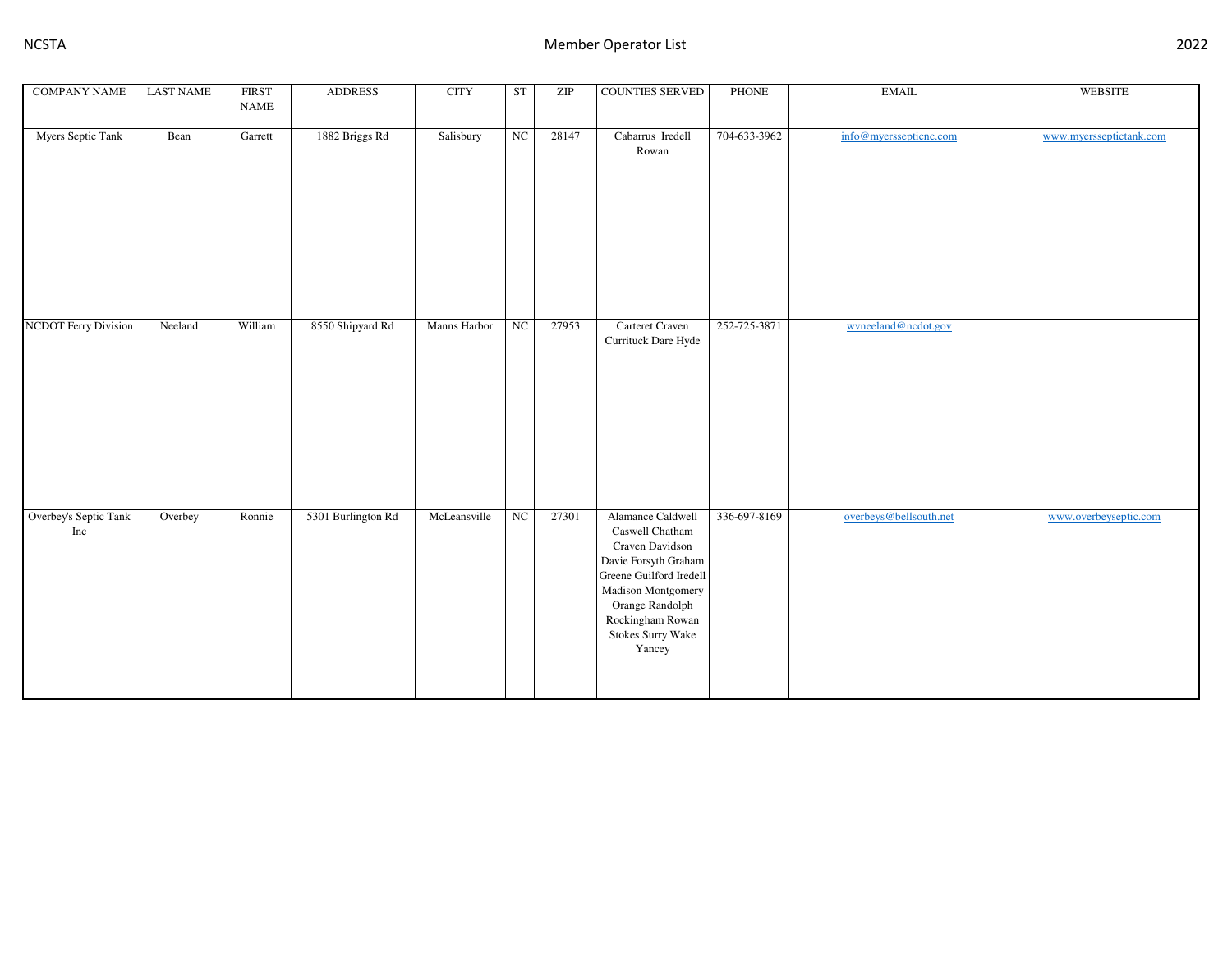| <b>COMPANY NAME</b>                      | <b>LAST NAME</b> | <b>FIRST</b><br><b>NAME</b> | <b>ADDRESS</b>              | <b>CITY</b> | ST          | ZIP   | COUNTIES SERVED                                                                                                                  | PHONE        | $\operatorname{EMAIL}$        | <b>WEBSITE</b>              |
|------------------------------------------|------------------|-----------------------------|-----------------------------|-------------|-------------|-------|----------------------------------------------------------------------------------------------------------------------------------|--------------|-------------------------------|-----------------------------|
| Pearce Backhoe &<br>Septic Tank Serv     | Pearce           | Frank                       | 508 Dogwood Meadow<br>Trail | Rolesville  | $_{\rm NC}$ | 27571 | Franklin Granville<br>Vance Wake                                                                                                 | 9195565018   |                               |                             |
| Pearce Environmental<br>Technologies Inc | Pearce           | Jerry                       | PO Box 58                   | Rolesville  | $_{\rm NC}$ | 27571 | Alamance Chatham<br>Durham Edgecombe<br>Franklin Granville<br>Ahalifax Harnett<br>Johnston Orange<br>Person Vance Wake<br>Warren | 919-971-4599 | jerry@pearceenvironmental.com | www.pearceenvironmental.com |
| Piedmont Septic Tank                     | Melton           | Randy                       | P O Box 8126                | Landis      | $_{\rm NC}$ | 28088 | Cabarrus Davidson<br>Iredell Lincoln<br>Mecklenburg Rowan<br>Stanly                                                              | 704-857-6426 | rmelton1564@gmail.com         |                             |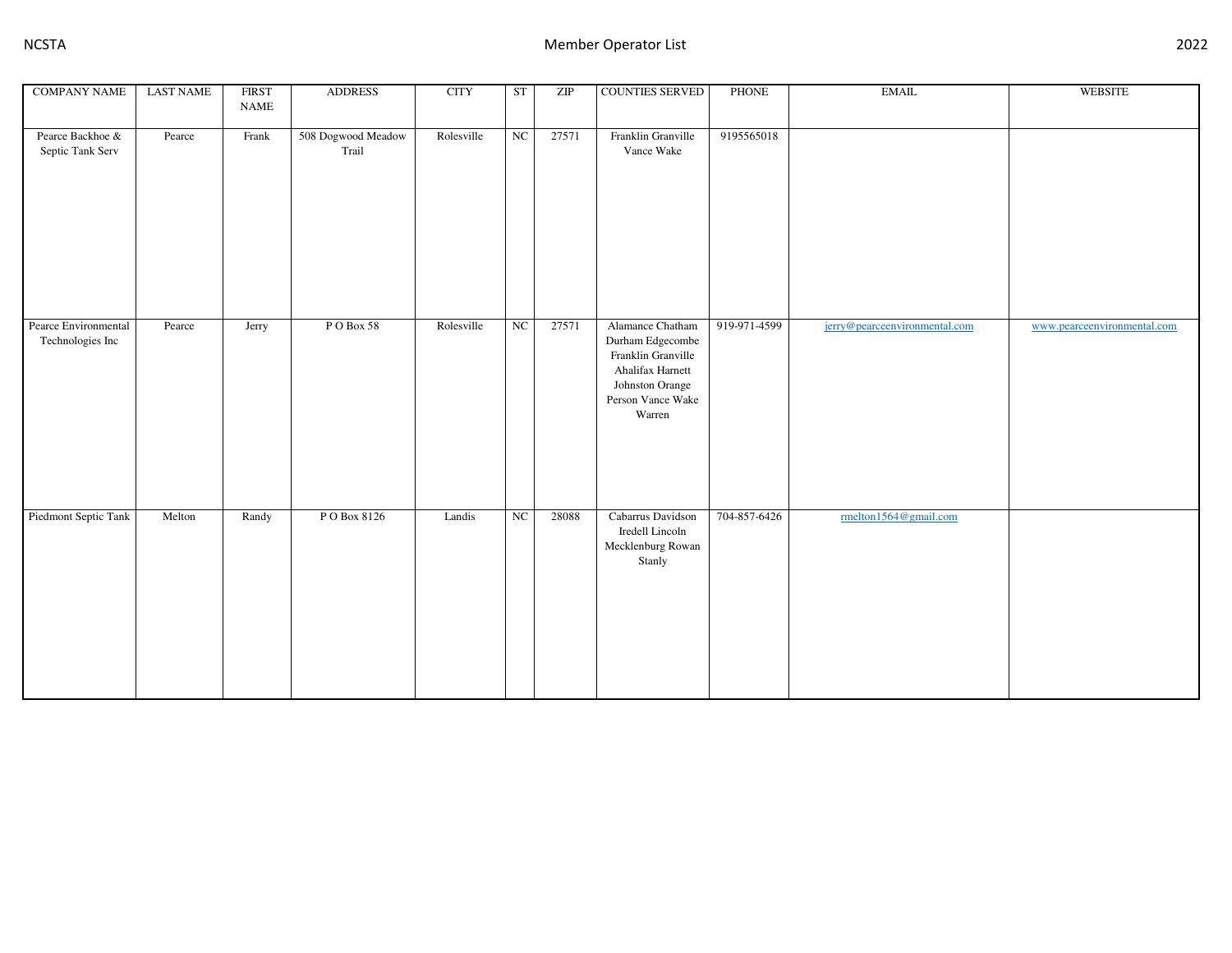| <b>COMPANY NAME</b>                     | <b>LAST NAME</b> | <b>FIRST</b><br>$\ensuremath{\mathsf{NAME}}$ | <b>ADDRESS</b>   | <b>CITY</b>    | ST                     | ZIP   | COUNTIES SERVED                                            | PHONE        | $\operatorname{EMAIL}$    | WEBSITE                 |
|-----------------------------------------|------------------|----------------------------------------------|------------------|----------------|------------------------|-------|------------------------------------------------------------|--------------|---------------------------|-------------------------|
| Powells Septic Tank<br>Ser              | Powell $\rm III$ | Allie                                        | P O Box 395      | Roanoke Rapids | NC                     | 27870 | Halifax Northhampton<br>Warren                             | 252-537-2450 |                           |                         |
| Precision Septic                        | Holland          | Ricky                                        | 554 Homestead Ln | Angier         | $_{\rm NC}$            | 27501 | Chatham Cumberland<br>Harnett Johnston Lee<br>Sampson Wake | 919-639-8929 | precisionseptic@gmail.com | www.precisionseptic.com |
| Rhea's Backhoe &<br>Septic Tank Svc Inc | Rhea             | Trent Or<br>Monica                           | 5030 Harmon Rd   | Kings Mtn      | $\overline{\text{NC}}$ | 28086 | Caldwell Cleveland<br>Gaston Mecklenburg<br>Rutherford     | 704-739-5849 | monicarhea@att.net        |                         |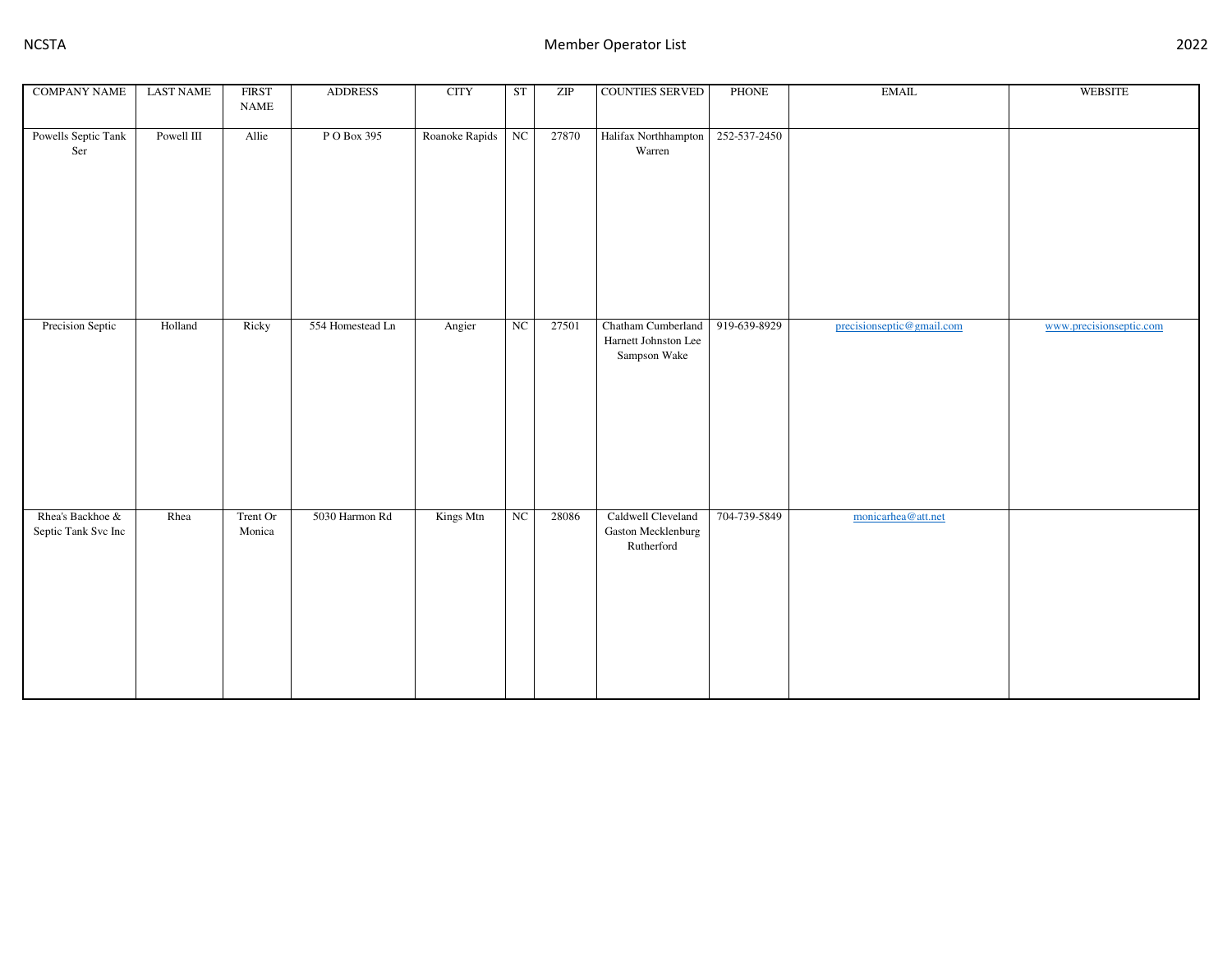| <b>COMPANY NAME</b>                 | <b>LAST NAME</b> | <b>FIRST</b><br>$\ensuremath{\mathsf{NAME}}$ | <b>ADDRESS</b>         | <b>CITY</b> | ST          | ZIP   | COUNTIES SERVED                                                             | PHONE        | <b>EMAIL</b>                   | WEBSITE                 |
|-------------------------------------|------------------|----------------------------------------------|------------------------|-------------|-------------|-------|-----------------------------------------------------------------------------|--------------|--------------------------------|-------------------------|
| Richard Abernathy Co<br>${\rm LLC}$ | Abernathy        | Richard                                      | 1491 Mt Ulla Hwy       | Mt Ulla     | NC          | 28125 | Iredell Mecklenburg<br>Stanley                                              | 704-664-6506 |                                |                         |
| Rowan Septic Tank                   | Kirkpatrick      | George                                       | 7321 Old Mocksville Rd | Salisbury   | $_{\rm NC}$ | 28144 | Alexander Cabarrus<br>Catawba Davidson<br>Davie Mecklenburg<br>Rowan Stanly | 704-633-2412 | rowanseptictanka@bellsouth.net | www.rowanseptictank.com |
| Rowland Enviro                      | Rowland          | $\mathbf{Al}$                                | 2538 Kimrey Rd         | Mebane      | NC          | 27302 | $\mbox{ALL}$                                                                | 336-516-6627 | rowlandenviro@hotmail.com      |                         |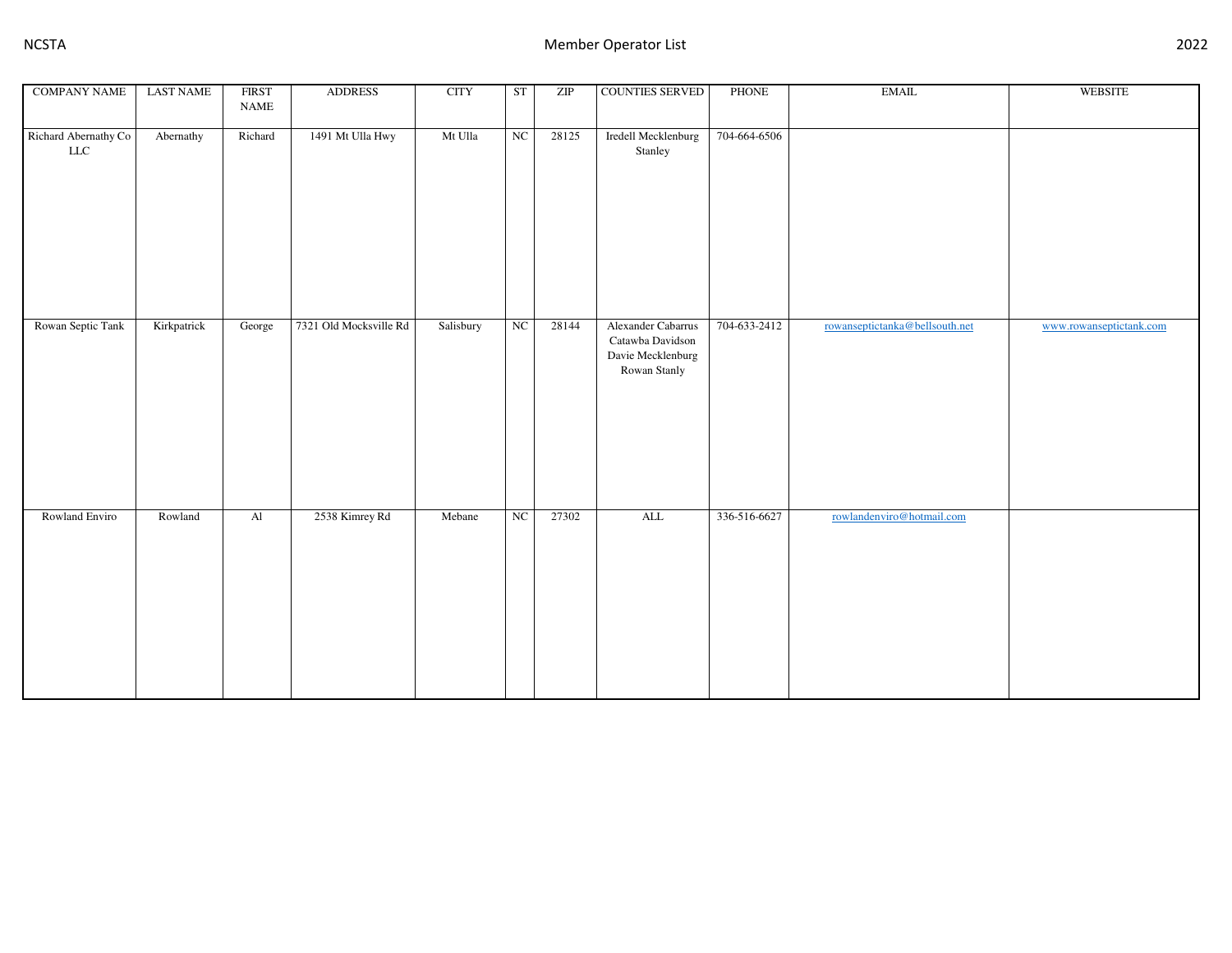| <b>COMPANY NAME</b>                      | <b>LAST NAME</b> | <b>FIRST</b><br>$\ensuremath{\mathsf{NAME}}$ | <b>ADDRESS</b>              | <b>CITY</b> | ST          | ZIP   | COUNTIES SERVED                                                                         | <b>PHONE</b> | $\operatorname{EMAIL}$ | WEBSITE                         |
|------------------------------------------|------------------|----------------------------------------------|-----------------------------|-------------|-------------|-------|-----------------------------------------------------------------------------------------|--------------|------------------------|---------------------------------|
| Rudolph Inman Septic<br>Tank Ser         | Harrelson        | Ben                                          | 5454 James B white Hwy<br>S | Whiteville  | $_{\rm NC}$ | 28472 | <b>Bladen Brunswick</b><br>Columbus Robeson                                             | 910-840-0437 |                        |                                 |
| Septic System<br>Solutions Inc           | Durham Jr        | Jack                                         | 2021 Sandy Plains Rd        | Wake Forest | NC          | 27587 | Alamance Chatham<br>Durham Franklin<br>Granville Johnston<br>Nash Orange Wake<br>Wilson | 919-451-5377 | bartmann55@yahoo.com   | www.septicsystemsolutionsnc.com |
| Shoaf Service Co LLC<br>Dba b & B Septic | Shoaf            | Ben                                          | 742 Ed Rickard Road         | Lexington   | NC          | 27295 | Davidson Davie<br>Forsyth Rowan                                                         | 336-752-2099 | benjishoaf@yahoo.com   |                                 |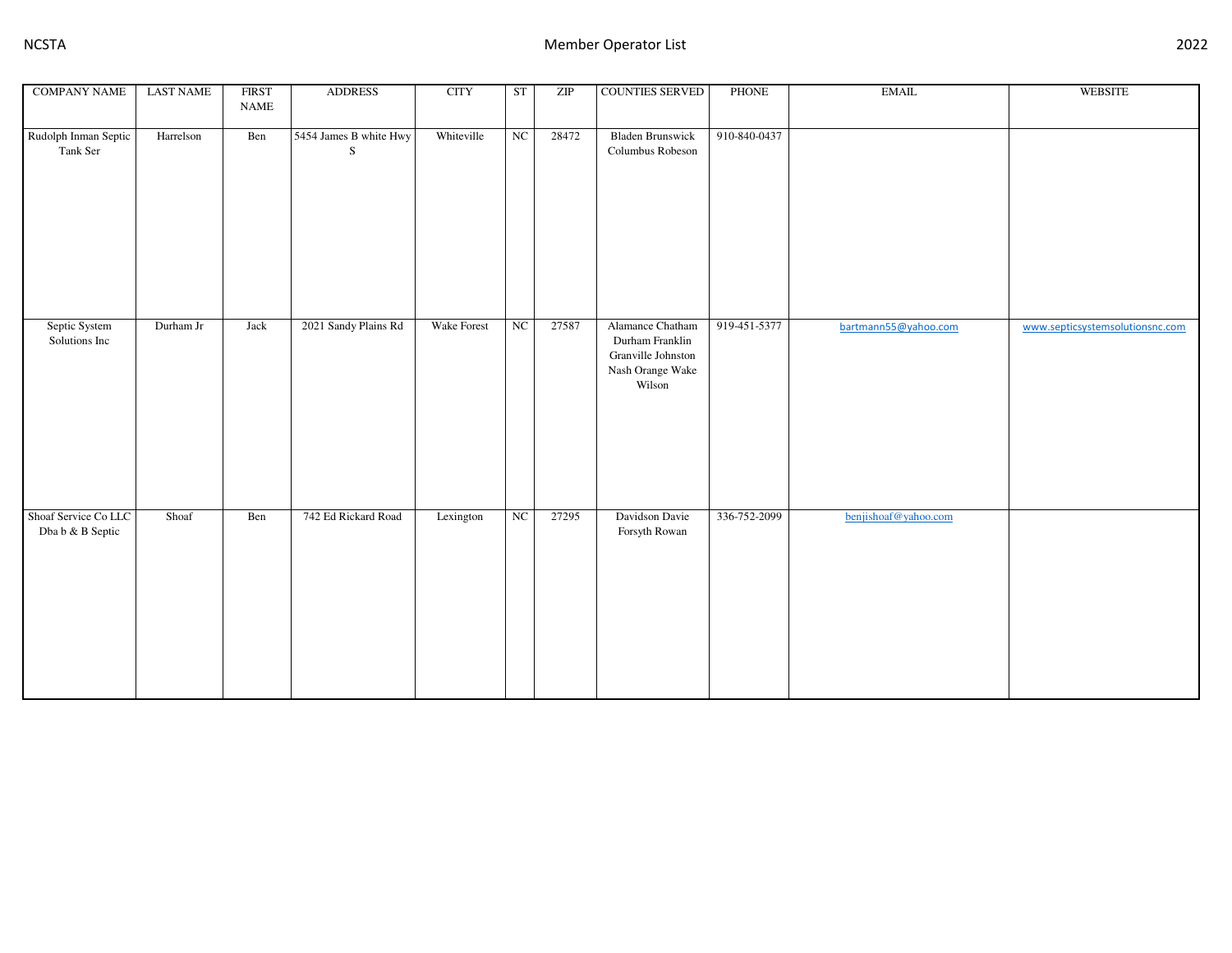| <b>COMPANY NAME</b>                           | <b>LAST NAME</b> | <b>FIRST</b><br><b>NAME</b> | <b>ADDRESS</b>                                  | <b>CITY</b> | ST                     | ZIP   | COUNTIES SERVED                                                                                                 | PHONE        | <b>EMAIL</b>                   | <b>WEBSITE</b>        |
|-----------------------------------------------|------------------|-----------------------------|-------------------------------------------------|-------------|------------------------|-------|-----------------------------------------------------------------------------------------------------------------|--------------|--------------------------------|-----------------------|
| <b>Stanley Environmental</b><br>Solutions Inc | Wooten           | Nathan                      | 131 Mariposa Rd                                 | Stanley     | NC                     | 28164 | $\overline{\text{ALL}}$                                                                                         | 704-263-8186 | nwooten@stanleyenviro.com      | www.stanleyenviro.com |
|                                               |                  |                             |                                                 |             |                        |       |                                                                                                                 |              |                                |                       |
| <b>Swinney Septic Service</b><br>${\rm LLC}$  | Swinney          | David                       | 133 Levi Creecy Rd                              | Edenton     | $_{\rm NC}$            | 27932 | Camden Chowan<br>Currituck Dare<br>Pasquotank<br>Perquimans                                                     | 252-339-5989 | swinneysepticservice@gmail.com |                       |
| Tim Stone                                     | Stone            | Tim                         | 1818 Mt Carmel Church<br>$\mathbb{R}\mathrm{d}$ | Reidsville  | $\overline{\text{NC}}$ | 27320 | Alamance Caswell<br>chatham davidson<br>forsyth Guilford<br>Orange Person<br>Randolph Rockingham<br>sokes Surry | 336-520-2523 | wuffhowl@att.net               |                       |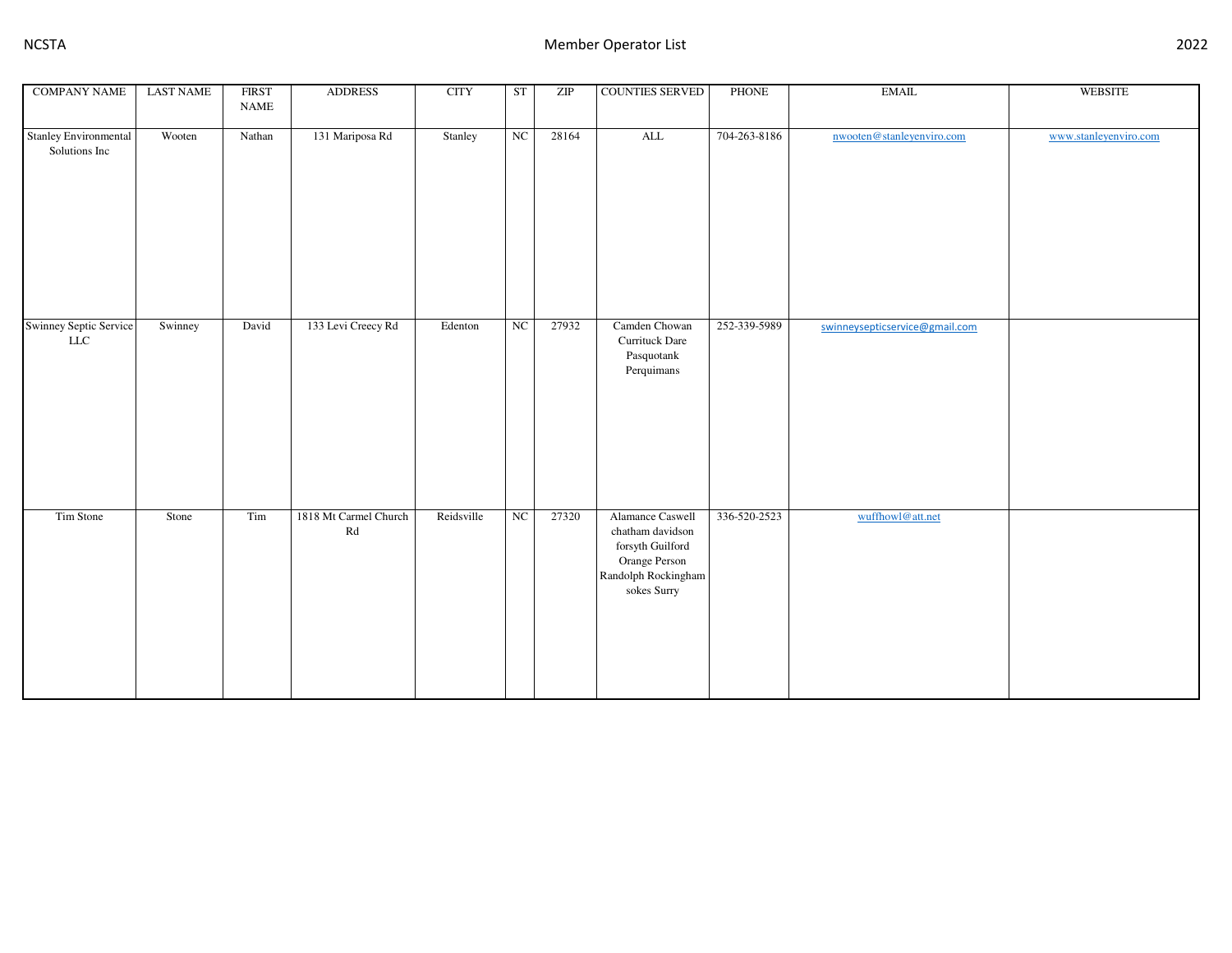| <b>COMPANY NAME</b>     | <b>LAST NAME</b> | <b>FIRST</b><br>$\ensuremath{\mathsf{NAME}}$ | <b>ADDRESS</b>        | <b>CITY</b> | ST | ZIP   | <b>COUNTIES SERVED</b>                                                                             | <b>PHONE</b> | <b>EMAIL</b>                 | <b>WEBSITE</b>      |
|-------------------------|------------------|----------------------------------------------|-----------------------|-------------|----|-------|----------------------------------------------------------------------------------------------------|--------------|------------------------------|---------------------|
| <b>Triple T Pumping</b> | Garlock          | Michael                                      | 1372 NC Hwy 194 No    | Boone       | NC | 28607 | Ashe Avery Watauga<br>Wilkes                                                                       | 828-262-5745 | tripletpumping@bellsouth.net |                     |
| V & S Septic Services   | Stamper          | Bennett &<br>John                            | 1401 West Pine St     | Mt Airy     | NC | 27030 | Alleghany Davidson<br>Davie Forsyth Stokes<br>Surry Wilkes Yadkin                                  | 336-786-2402 | vandsseptic@yahoo.com        | www.vandsseptic.com |
| Viking Septic Services  | Laws             | Patrick                                      | 1 Hansel Avenue Ste B | Asheville   | NC | 28806 | <b>Buncombe Haywood</b><br>Henderson Mcdowell<br>Madison Polk<br>Ritherford<br>Transylvania Yancey | 828-782-0003 | plaws@vikingavi.com          | www.vikinavi.com    |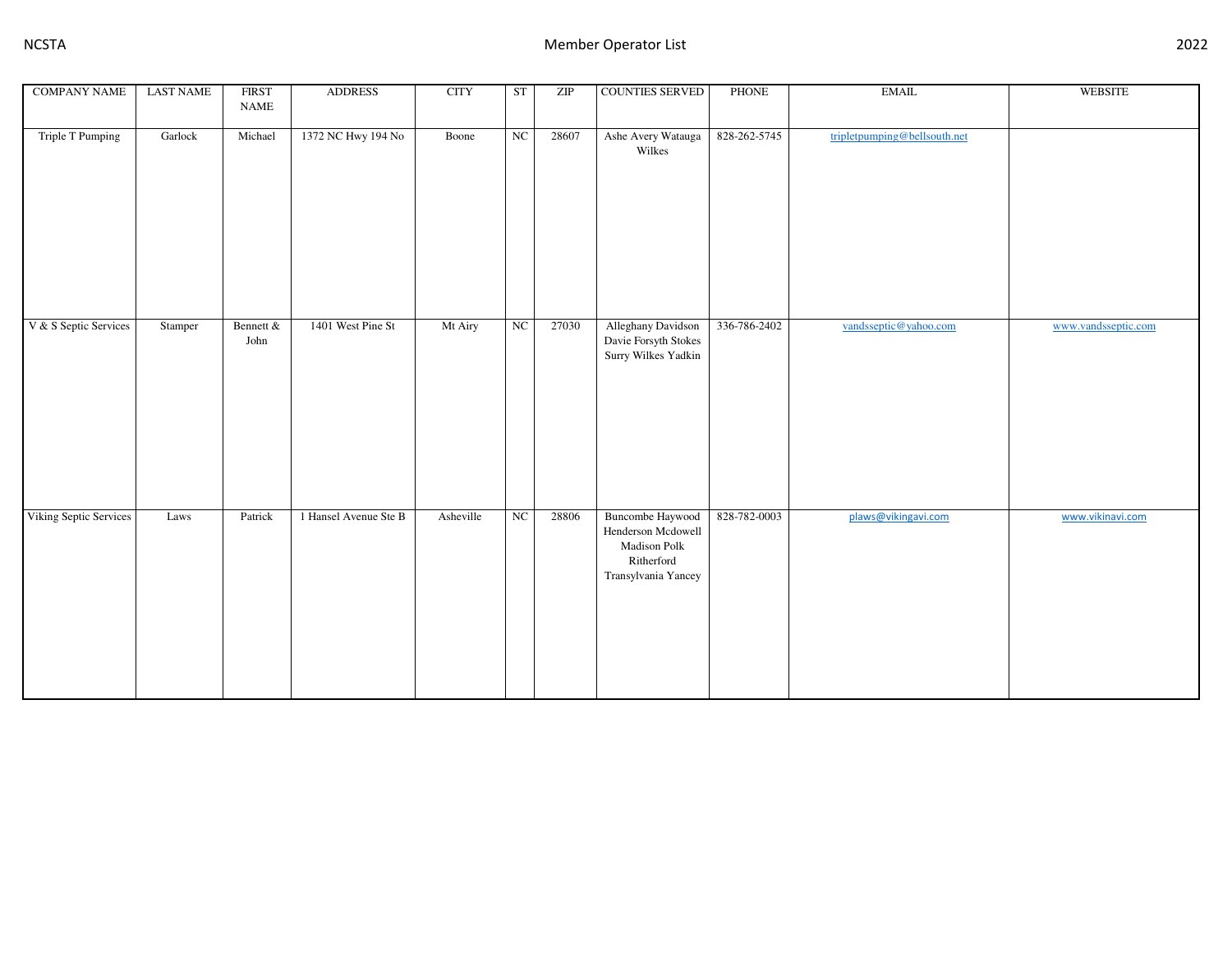| <b>COMPANY NAME</b>                | <b>LAST NAME</b> | <b>FIRST</b> | <b>ADDRESS</b>      | <b>CITY</b>     | ST          | ZIP   | COUNTIES SERVED                                                                                                                                                                     | PHONE        | <b>EMAIL</b>              | WEBSITE             |
|------------------------------------|------------------|--------------|---------------------|-----------------|-------------|-------|-------------------------------------------------------------------------------------------------------------------------------------------------------------------------------------|--------------|---------------------------|---------------------|
|                                    |                  | <b>NAME</b>  |                     |                 |             |       |                                                                                                                                                                                     |              |                           |                     |
|                                    |                  |              |                     |                 |             |       |                                                                                                                                                                                     |              |                           |                     |
| Ward Bros LLC                      | Ward             | Nathan       | 2757 Wayne White Rd | Pleasant Garden | $_{\rm NC}$ | 27313 | Alamance Caswell<br>cCatawba Chatham<br>Davidson Davie<br>Forsyth Guilford Iredell<br>Mecklenburg<br>Montgomery Moore<br>Orange Person<br>Randolph Rockingham<br>Rowan Stokes Surry | 336-674-6060 | office@wardbrosllc.com    | www.wardbrosllc.com |
| <b>Wastewater Solutions</b><br>LLC | Leonard          | Scott        | 14 Apothecary Ct    | Garner          | NC          | 27529 | Chatham Durham<br>Franklin Granville<br>Harnett Henderson<br>Johnston Nash Vance<br>Wake                                                                                            | 919-661-8602 | sleonardwws@gmail.com     |                     |
| Water Management                   | Gaskins          | Sid          | 4744 Celia Creek Rd | Lenoir          | $_{\rm NC}$ | 28645 | $\mbox{ALL}$                                                                                                                                                                        | 828-244-9765 | sid@watermanagementnc.net |                     |